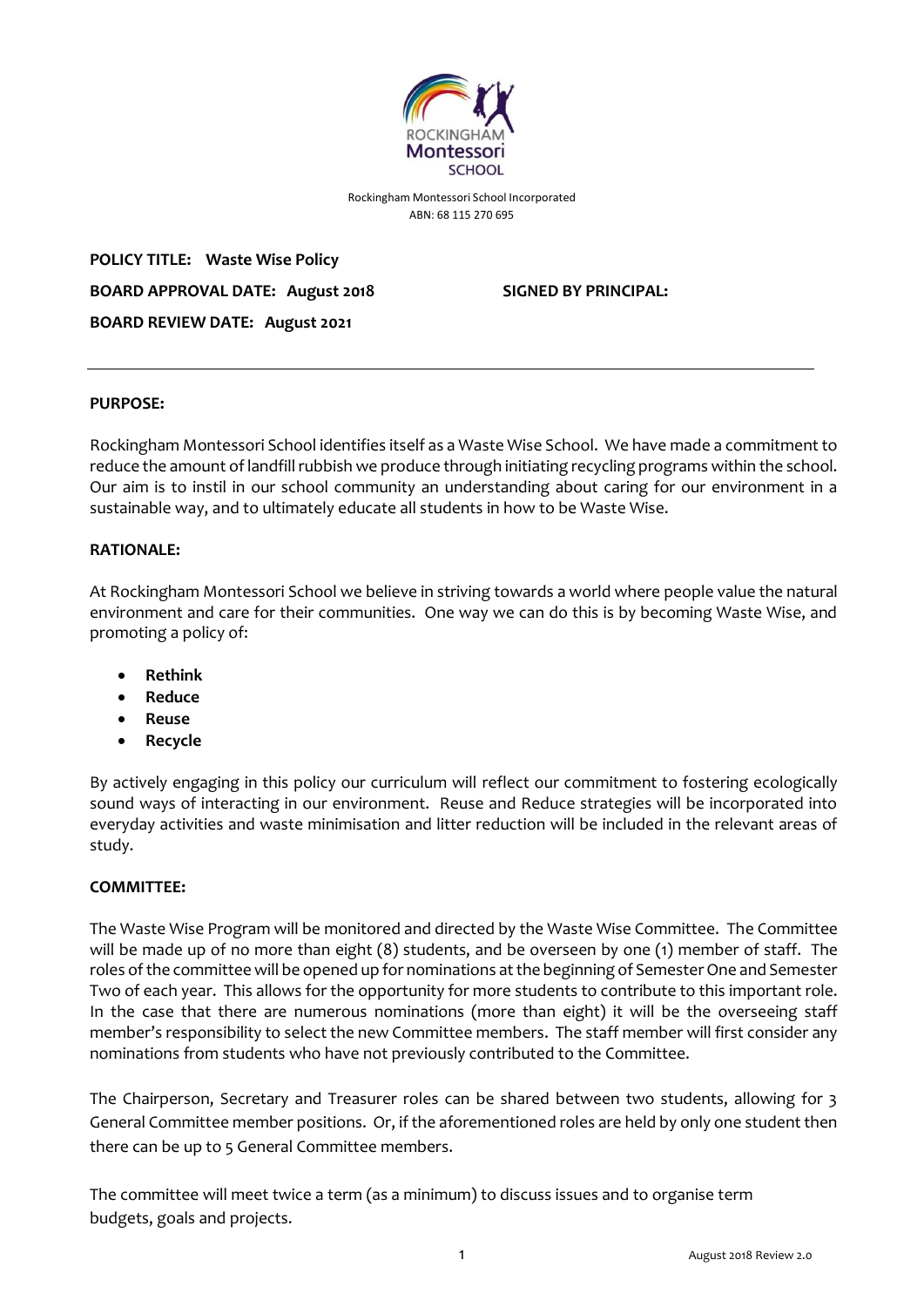| Role                                                    | Responsibilities                                                                                                                                                                                                                                                                                                            | <b>Attributes Required</b>                                                                                                                                                                                                                                                           |
|---------------------------------------------------------|-----------------------------------------------------------------------------------------------------------------------------------------------------------------------------------------------------------------------------------------------------------------------------------------------------------------------------|--------------------------------------------------------------------------------------------------------------------------------------------------------------------------------------------------------------------------------------------------------------------------------------|
| Chairperson                                             | • conducts committee meetings and keeps the<br>meetings on track, following the agenda<br>· makes sure everyone has a chance to speak<br>and is heard<br>• talks with teachers at school, as appropriate,<br>about committee issues and decisions<br>• remains impartial in matters being discussed                         | Integrity<br>$\bullet$<br>Dedication<br>$\bullet$<br>Fairness<br>$\bullet$<br>Openness and humbleness<br>Good communication skills<br>$\bullet$<br>A sense of humour                                                                                                                 |
| Secretary                                               | • lets members know when and where a<br>meeting is to be held<br>• prepares agendas (collecting ideas from other<br>members) and keeps records (the minutes)<br>· makes sure each representative gets a copy of<br>the agenda and minutes<br>• handles all communication to and from the<br>committee                       | Organised and detail<br>$\bullet$<br>orientated<br>A practiced listener and<br>$\bullet$<br>creative in problem solving<br><b>Efficient and possesses</b><br>$\bullet$<br>good time management<br>skills<br>Good communication skills<br>$\bullet$<br>A sense of humour<br>$\bullet$ |
| Treasurer                                               | • keeps a record of money received, money<br>paid, and bills received<br>· investigates cost of items or activities<br>• presents financial recommendations to<br>meetings<br>• act as a go-between with the adults at school<br>who are responsible for finances                                                           | Love of math/number<br>$\bullet$<br>Foresight and planning<br>$\bullet$<br>Responsible<br>$\bullet$<br>Methodical<br>Good communication skills<br>A sense of humour<br>$\bullet$                                                                                                     |
| General<br>Committee<br>Member<br>$(3-5)$<br>positions) | • talks to other students and teachers, acts as a<br>go-between with the committee and others<br>· attends all committee meetings<br>• presents student ideas, concerns and<br>suggestions to the committee at meetings<br>• provides regular opportunities for students to<br>present and discuss their ideas and opinions | Ability to apply sound and<br>$\bullet$<br>fair judgement<br>Dedication, motivation and<br>$\bullet$<br>enthusiasm<br>Courage, openness and<br>humbleness<br>Good communication skills<br>A sense of humour<br>$\bullet$                                                             |

The nominated committee members will fulfil the following roles and responsibilities: